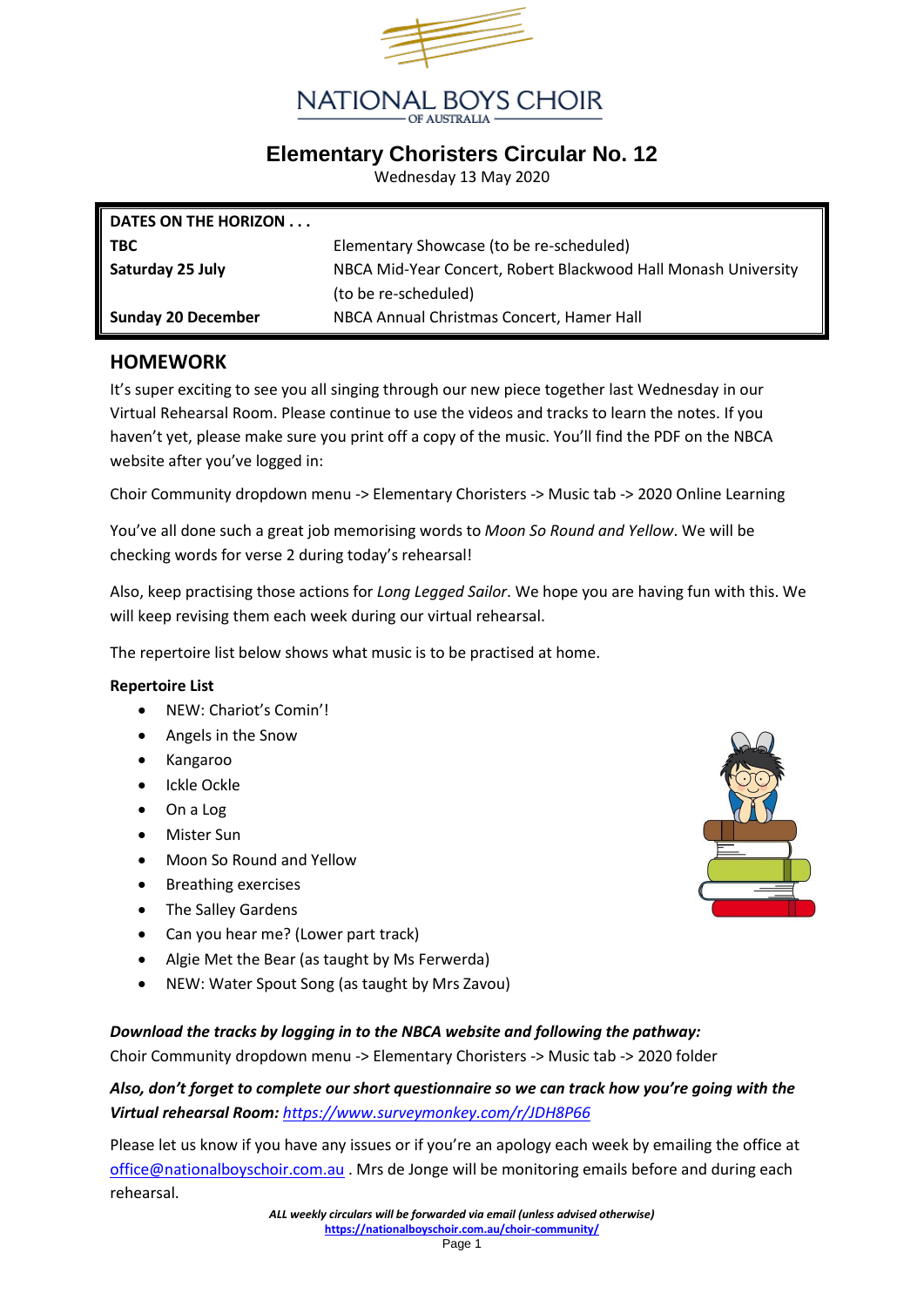

# **Elementary Choristers Circular No. 12**

Wednesday 13 May 2020

### **ELEMENTARY VIRTUAL REHEARSAL ROOM**

#### **Wednesday rehearsals for Term 2 from 5.15pm to 5.45pm**

*Don't forget to download and watch the pre-rehearsal video at the start of each week:*

[https://readycloud.netgear.com/client/browselink.html#t=1wsed8ppzmtf6gb6x8dg88w7st6/Element](https://readycloud.netgear.com/client/browselink.html#t=1wsed8ppzmtf6gb6x8dg88w7st6/Elementary%20Choir%20Online%20Learning) [ary%20Choir%20Online%20Learning](https://readycloud.netgear.com/client/browselink.html#t=1wsed8ppzmtf6gb6x8dg88w7st6/Elementary%20Choir%20Online%20Learning)

Password: NBCA2020

#### *To access the Virtual Rehearsal Room, go to:*

<https://us04web.zoom.us/j/222025139?pwd=MmZ1RDdTNzdKV0FwbTduWVh3NGtwUT09> Meeting ID: 222 025 139 Password: NBCA2020

#### *Virtual Rehearsal Room reminders:*

- Have your pencil and scores ready
- Have gone through the warm-up videos
- Create and wear a BIG name tag (just write your name on a piece of paper and tape it to your shirt);
- Write your name and choir number into the chat when you arrive (e.g. Joe Smith E 19 or James Lock J05)
- Be sitting well on a firm chair or upright on the edge of the couch
- Be in a common area if possible (if in a bedroom, please set up a virtual/digital background)
- Have parents nearby
- Use earphones/headphones as necessary

The chat feature on Zoom is only to be used for direct questions/answers to the NBCA staff. There will be opportunities throughout the term to message and chat with a choir friend. However, when we are learning it is important that you remain focussed on the musical task.

## **TERM 2 INVOICES**

Invoices for Term 2 will be issued today. Choir Tuition Fees for Term 2 have been discounted by 35%. Please note also that payment of the \$150 Wardrobe Deposit, usually added to the Term two invoice, has been deferred. This recognises that we are providing 'virtual rehearsals' because of the COVID-19 restrictions making it impossible to run our normal program, and the current crisis and financial uncertainty being experienced by many in the community. Our Administrative and Artistic staff are all still working and we have been fully engaged in adapting our program to suit current restrictions. We hope your sons have been enjoying this new mode of operation: but a Zoom choir is not a real choir, and we look forward very much to being able to gather at Ringwood again.

As you know, we are a not-for-profit organisation, and normally receive no funding from Government or other bodies. Income from fundraising and other sources (such as performances) is currently negligible, but our operating costs remain fairly constant. We are hopeful of receiving some support through COVID-19 Government programs, but we are largely still reliant on fee income to cover these operating costs. We would therefore ask you to attend to these invoices as promptly as